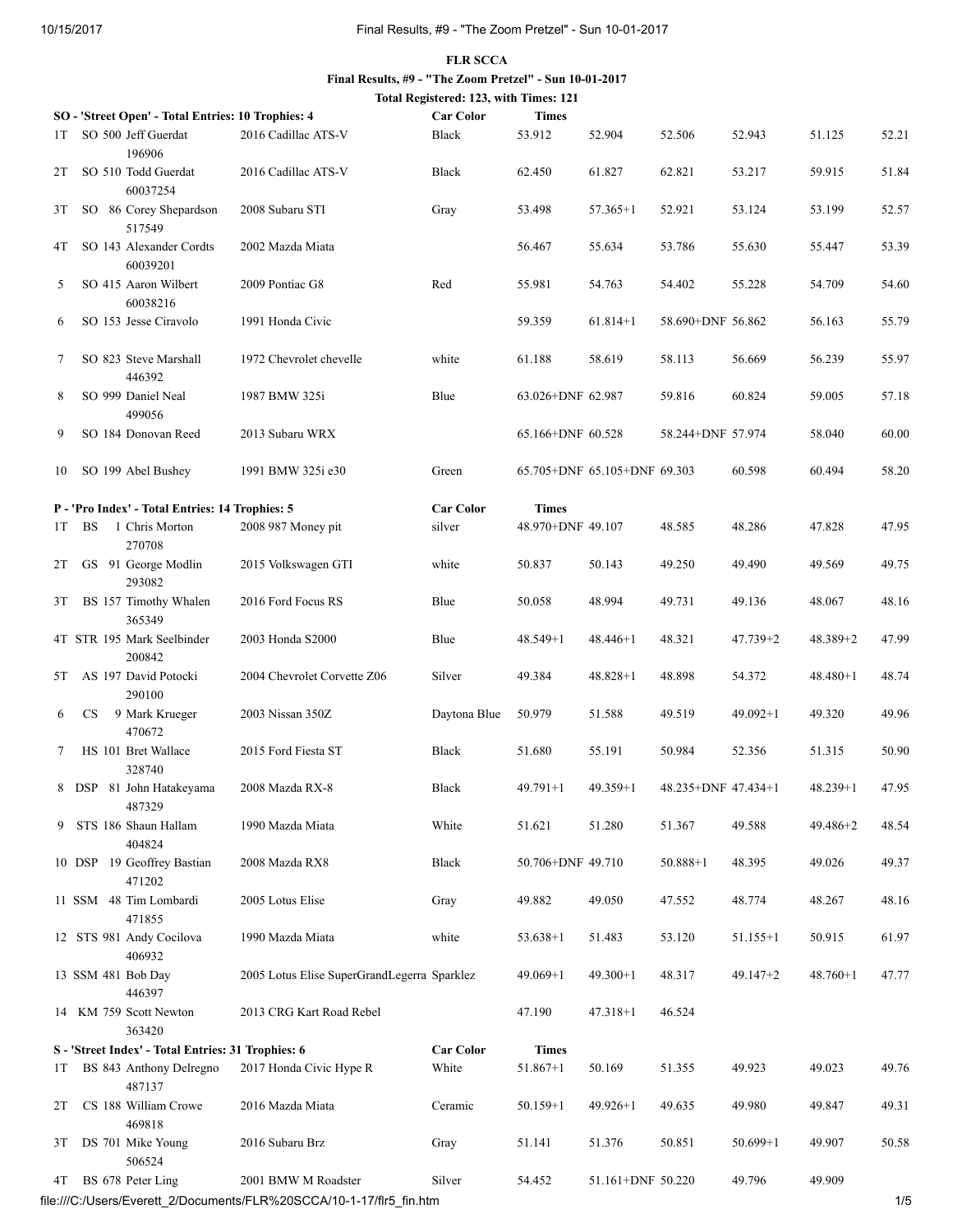## 10/15/2017 Final Results, #9 - "The Zoom Pretzel" - Sun 10-01-2017

|    |    | 443821                                                     |                                |                        |                         |                                         |                   |            |                  |       |
|----|----|------------------------------------------------------------|--------------------------------|------------------------|-------------------------|-----------------------------------------|-------------------|------------|------------------|-------|
| 5T | DS | 6 DC Cantwell<br>471315                                    | 1966 Subaru Miles' BRZ         |                        | 51.023                  | 51.031                                  | 50.568            | $63.044+2$ | 50.824           | 50.43 |
| 6T |    | CS 76 Alex Johnson<br>490056                               | 2004 Nissan 350Z               | Black                  | 51.133                  | 51.769                                  | 54.251            | 50.130     | $49.441 + 1$     | 49.31 |
| 7  |    | CS 70 Dan Overhauser<br>471137                             | 2004 Mazda RX8                 | Black                  | $52.342+1$              | 51.264                                  | $63.068+1$        | 56.990     | 50.351           | 50.55 |
| 8  |    | DS 22 Alexandr Agapii<br>60039198                          | 2015 Subaru WRX                | <b>BLUE</b>            | 53.309                  | $52.736 + 2$                            | 52.115            | 51.048     | 51.093           | 50.92 |
| 9  |    | DS 89 Miles A Krieg<br>499741                              | 2013 Subaru BRZ                | Silver                 | $51.375 + 1$            | 71.348                                  | 51.173            | 52.294     | 51.018           | 50.97 |
| 10 |    | ES 17 Brandon Kaswer<br>500444                             | 1995 Mazda Miata               | Red                    | 54.850                  | 53.439                                  | 54.834+DNF 51.850 |            | 53.048           | 51.44 |
| 11 |    | HS 131 Kenneth Jones<br>500380                             | 1994 Honda Del Sol SI          | Green                  | 53.323                  | 53.548+DNF 53.083                       |                   | 54.389     | 52.643           | 52.08 |
| 12 |    | BS 511 Brett Jones                                         | 2016 BMW M2                    | White                  | 53.676                  | $52.086+1$                              | $51.696+1$        | 50.837     | 51.760           | 50.64 |
| 13 |    | BS 867 Mark Mangicaro<br>443215                            | 2001 BMW M Roadster            | Silver                 | 54.552                  | 52.108                                  | $63.900+1$        | $52.111+3$ | 50.686           | 52.10 |
| 14 |    | HS 73 Gerrit Van Vranken<br>482222                         | 1993 Tom Celica                | Mustache               | 66.525                  | 53.849                                  | 53.550            | 53.092     | 53.161           | 52.51 |
| 15 |    | BS 82 Tyler Porter<br>441749                               | 2008 Honda S2000               | Laguna Blue            | 53.270                  | 51.772                                  | 51.424            | 51.783     | 52.125           | 50.84 |
| 16 |    | GS 686 Aaron Sieczkarek                                    | 2015 Ford Focus ST             | Black                  | $54.374 + 2$            | 53.258                                  | 54.975            | 53.517     | 53.656           | 52.16 |
| 17 |    | FS 61 Gillian Pielow<br>413285                             | 2013 BMW 135i                  | Black                  | 52.921                  | 51.746                                  | $53.431 + 1$      | 55.729     | 53.521           | 52.51 |
| 18 |    | DS 615 Jeremy Washburn<br>332467                           | 2006 BMW 325i                  | Grey                   | 54.554                  | 52.140                                  | 52.267            | 69.261     | 53.891           | 55.81 |
| 19 |    | CS 88 Samantha Crowe<br>483257                             | 2016 Mazda Miata               | Ceramic                | 52.959                  | $51.956 + 2$                            | 51.602            | 62.288     | 51.586+1         | 51.03 |
| 20 |    | BS 411 Bruce Jones<br>327951                               | 2016 BMW M2                    | White                  |                         | 52.993+DNF 53.096+DNF 52.995            |                   | 52.815     | 52.568+DNF 51.54 |       |
| 21 |    | DS 618 Nicholas Dixon<br>60026717                          | 2015 Subaru BRZ                |                        | 54.326                  | 54.436                                  | 52.386            | 55.274     | $54.645 + 2$     | 52.49 |
| 22 |    | GS 25 Everett Buck<br>499173                               | 2016 Ford Focus ST             | Red                    | $54.580 + 1$            | 54.809+1                                | $61.710+2$        | $53.410+1$ | $52.775 + 2$     | 53.44 |
| 23 |    | HS 177 Matt LaGoy<br>60032038                              | 2017 Ford Fiesta ST            | black                  | 60.080+DNF 56.789       |                                         | 56.054            | 53.889+2   | 54.140           | 53.74 |
| 24 |    | BS 45 Doug Krasucki<br>400910                              | 2011 Porsche Boxster           | Black                  | 54.401                  | 55.245+DNF 54.794                       |                   | 54.066     | $53.900+1$       | 52.35 |
| 25 |    | HS 273 Noah Keller<br>506444                               | 1993 Toyota Celica             |                        | 57.606                  | $89.109 + 3$                            | 55.921            | 54.401     | 54.158           | 54.37 |
| 26 |    | BS 65 Sean Havens<br>441666                                | 2012 Nissan 370z               | Red                    |                         | 61.136+DNF 57.532+DNF 55.213            |                   | 55.964     | 54.195           | 53.73 |
| 27 |    | DS 232 Keith Crossley<br>278822                            | 2012 Mini Cooper S             | White                  | 56.314                  | 55.065                                  | 54.576            | 54.827     | 56.281           | 55.24 |
| 28 |    | DS 924 George Thompson<br>519213                           | 1999 BMW M3                    | Silver                 | 57.519                  | 55.870                                  | 55.327            | 55.851     | 54.670           | 53.54 |
| 29 |    | GS 215 H William Connors II 2013 Ford Focus<br>408285      |                                | Blue                   |                         | 57.610+DNF 57.083+DNF 56.928+DNF 56.999 |                   |            | 56.140           | 55.66 |
| 30 |    | BS 996 Ryan Hallock<br>401297                              | 2003 BMW M3                    | White                  | $55.563+2$              | 55.097                                  | 55.005            |            |                  |       |
| 31 |    | GS 50 Bob Pozniakas<br>176960                              | 2006 Chevrolet Cobalt SS nonSC | Blue                   | $65.642+DNF$ $63.943+1$ |                                         | 58.175            |            |                  |       |
|    |    | T - 'Street Touring Index' - Total Entries: 13 Trophies: 4 |                                | <b>Car Color</b>       | <b>Times</b>            |                                         |                   |            |                  |       |
|    |    | 1T STS 656 Nick Pasternack<br>489668                       | 1990 Mazda Miata               | Smuuuuurrrrffff 61.186 |                         | 50.631                                  | 49.943            | 49.839     | 49.554           | 49.63 |
|    |    | 2T STU 23 Marcus Kroll<br>419487                           | 2005 BMW M3                    | Blue                   | 50.614                  | 50.184                                  | 48.979            | 50.530     | 48.796           | 49.31 |
|    |    | 3T STU 231 Melvin Dillon                                   | 2005 BMW M3                    | Blue                   | $50.440 + 1$            | 50.350                                  | 50.049            | 50.758     | 49.138           | 49.37 |

file:///C:/Users/Everett\_2/Documents/FLR%20SCCA/10-1-17/flr5\_fin.htm 2/5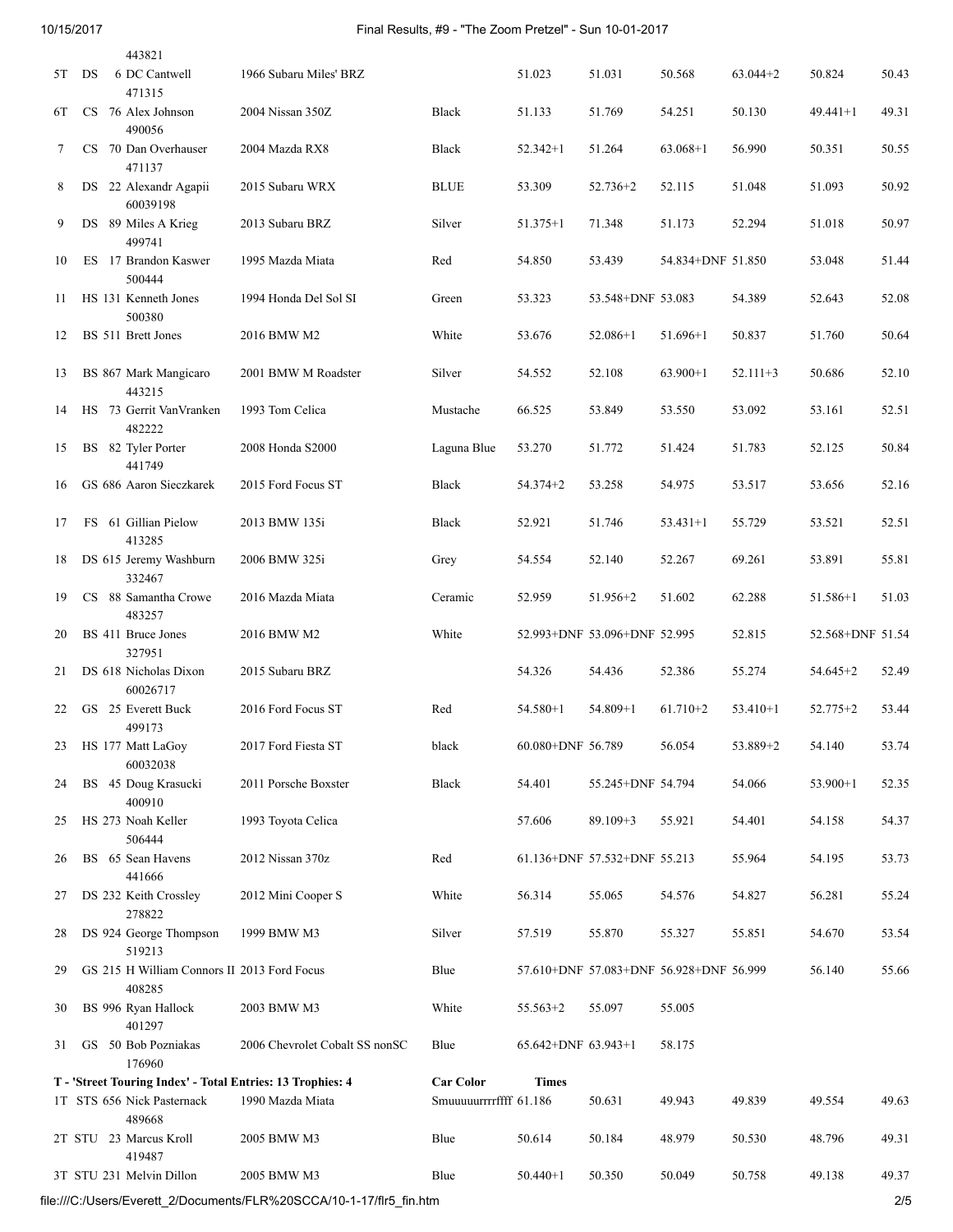| 10/15/2017 |  |  |
|------------|--|--|
|            |  |  |

## 10/15/2017 Final Results, #9 - "The Zoom Pretzel" - Sun 10-01-2017

|    |  | 95731 1                                                 |                                                              |                   |                     |                                |                                         |                                                              |              |       |
|----|--|---------------------------------------------------------|--------------------------------------------------------------|-------------------|---------------------|--------------------------------|-----------------------------------------|--------------------------------------------------------------|--------------|-------|
|    |  | 4T STX 18 Matt Strang<br>503201                         | 2006 Subaru Legacy GT specB                                  | Silver            | 53.157              | 51.542                         | 50.337                                  | 50.424                                                       | 50.307       | 49.82 |
|    |  | 5 STX 75 Colin Kingsley<br>446536                       | 2015 Subaru BRZ                                              | Blue              | 51.668              | 50.249                         | 50.230                                  | $50.799 + 1$                                                 | $50.966+1$   | 49.90 |
| 6  |  | STS 956 Andrew Edgecomb<br>490057                       | 1990 Mazda Miata                                             | Blue              | 51.753              | $65.025 + 1$                   | 50.968                                  | 50.730                                                       | 51.484       | 50.24 |
| 7  |  | STS 167 Wolfgang Hofer<br>487027                        | 1991 Mazda Miata                                             | Red               | 53.569              | 52.838                         | 52.863                                  | 51.820                                                       | 54.064       | 52.13 |
|    |  | 8 STX 175 Kim Carducci<br>503326                        | 2015 Subaru BRZ                                              | Blue              | 54.123              | 53.765                         | 51.610                                  | 54.328                                                       | 51.954       | 52.13 |
|    |  | 9 STR 66 Cameron Lanphere<br>503386                     | 1995 Mazda Miata                                             | White             | 55.266              | 52.701                         | 52.314                                  | $52.762+1$                                                   | 51.785       | 51.19 |
|    |  | 10 STR 220 Jason Morse<br>518447                        | 2001 Toyota MR2                                              | black             | 57.074              | 53.107                         | 52.193                                  | 52.205                                                       | 51.496       | 51.93 |
|    |  | 11 STR 401 Richard Burgin<br>495739                     | 2006 Mazda Miata                                             | Black             | 52.938              | $64.184 + 1$                   | 53.066                                  | $52.322 + 1$                                                 | 51.910       | 51.98 |
|    |  | 12 STF 165 erik voelkle<br>422277                       | 2013 Ford Party                                              | White             | 55.078              | 53.912                         | 53.298+DNF                              |                                                              |              |       |
|    |  | 13 STS 681 Brian Reeves<br>79209                        | 1988 Honda CRX                                               | silver            | 60.159              | 58.825                         | 56.363                                  | 55.972                                                       | 54.723       | 54.65 |
|    |  |                                                         | SPSM - 'Street Prepared/Mod' - Total Entries: 11 Trophies: 4 | <b>Car Color</b>  | <b>Times</b>        |                                |                                         |                                                              |              |       |
|    |  | 1T ESP 59 Panagiotis Skaltsas<br>520295                 | 2009 BMW M3                                                  | White             |                     |                                | 52.866+DNF 51.215+DNF 51.438+DNF 59.568 |                                                              | 51.607       | 50.80 |
|    |  | 2T CSP 37 Victor Jimenez<br>503025                      | 1995 Mazda MX-5 Miata M                                      | Black             | 53.073              | 67.932                         | 51.064                                  | 57.381+DNF                                                   | $62.862+1$   | 51.19 |
|    |  | 3T CSP 96 Stefan Napp                                   | 1996 Mazda Miata                                             | No-Longer<br>Blue | 61.280+DNF 52.567   |                                | 51.529                                  | $50.164 + 1$                                                 | $49.431 + 1$ | 52.30 |
|    |  | 471136                                                  |                                                              |                   |                     |                                |                                         |                                                              |              |       |
|    |  | 4T SM 718 John Mayer<br>125613                          | 2010 Mitsubishi Evo                                          | White             | 54.195              | 52.935                         | 51.709                                  | 52.760                                                       | 51.509       | 53.10 |
|    |  | 5 SMF 517 Trevor Roberts<br>490195                      | 2005 Mini Cooper S                                           | White             | 57.317              | 54.672                         | $55.584 + 1$                            | 55.011                                                       | 53.912       | 52.57 |
|    |  | 6 ESP 39 Alexandra Kostakis<br>453334                   | 2009 BMW M3                                                  | White             | 57.473+DNF 57.604   |                                |                                         | 55.450+DNF 57.456+DNF 57.308                                 |              | 56.85 |
| 7  |  | SM 85 Miles Hoh<br>60036877                             | 2005 Subaru Wrx                                              | Silver            | 74.628+DNF 58.209   |                                |                                         | 55.729+DNF 55.954+DNF 55.904+1                               |              | 55.55 |
| 8  |  | SM 92 Cody Bump<br>517713                               | 1997 BMW 318ti                                               | green             |                     | 60.809+DNF 56.288+DNF 56.123   |                                         | 55.843                                                       | $55.971 + 1$ | 56.06 |
|    |  | 9 SMF 71 John W Roberts Jr<br>490083                    | 2005 Mini Cooper S                                           | Pepper White      | 58.730              | 60.197                         | 59.012                                  | 58.363                                                       | 58.428       | 57.44 |
| 10 |  | SM 20 Connor O'Mara<br>511368                           | 2004 Volkswagen R32                                          | Blue              | 54.688+DNF 56.448+1 |                                |                                         | 53.665+DNF 134.227+DNF                                       |              |       |
|    |  | 11 SMF 830 Mitchell Petrotta                            | 2005 Honda Civic SI                                          | Silver            |                     |                                |                                         | 82.142+DNF 68.574+DNF 61.915+DNF 57.427+DNF 69.724+DNF 55.58 |              |       |
|    |  | M - 'Mod/Prepared Index' - Total Entries: 3 Trophies: 1 |                                                              | <b>Car Color</b>  | <b>Times</b>        |                                |                                         |                                                              |              |       |
| 1T |  | CP 14 James Hoelscher<br>274963                         | 1988 Chevrolet Camaro                                        | Silver            | 50.741              | 50.370                         | 50.000                                  | 51.090                                                       | 49.995       | 49.73 |
| 2  |  | CP 342 Mike Stutzman<br>209354                          | 1996 Ford Mustang Cobra                                      | Mystic            | 51.588+1            | 51.151                         | 51.301                                  | 50.490                                                       | 50.391       | 52.35 |
| 3  |  | EP 151 Mike Lilley<br>9683                              | 1982 Ford Escort                                             | White             | 62.009              | 58.641                         | 57.318                                  | 60.992                                                       | 59.046       |       |
|    |  | N - 'Novice Index' - Total Entries: 39 Trophies: 6      |                                                              | <b>Car Color</b>  | <b>Times</b>        |                                |                                         |                                                              |              |       |
|    |  | 1T STX 179 Joseph Smyntek<br>514970                     | 2004 Mazda RX-8                                              | Silver            | $55.713 + 1$        | 52.962                         | 52.713+DNF 52.754                       |                                                              | 51.017       | 51.65 |
| 2T |  | HS 134 Philip Milligan<br>60038209                      | 2015 Fiat Abarth                                             | Red               |                     | 56.363+DNF 57.371+DNF 55.823+1 |                                         | $56.610+1$                                                   | $54.119 + 1$ | 53.92 |
| 3T |  | ES 145 Peter Bruschi                                    | 1995 Mazda Miata                                             | Red               | 56.850              | 54.866                         | 67.359                                  | 55.057                                                       | 53.449       | 61.32 |
| 4T |  | FS 185 Phil Nguyen                                      | 2009 BMW M3                                                  | Black             | 58.290              |                                | 58.549+DNF 56.672+DNF 54.991            |                                                              | 53.302       | 54.55 |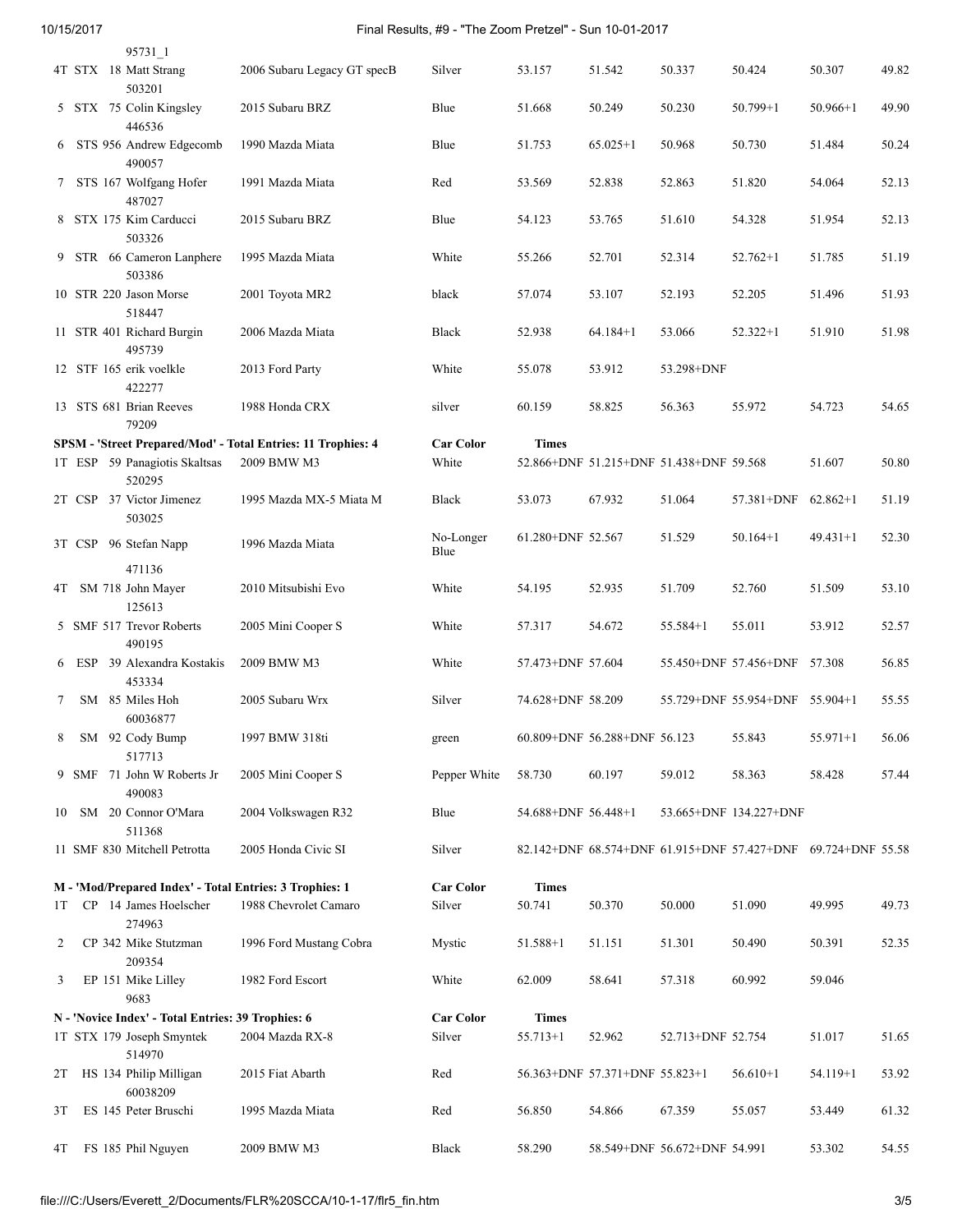| Final Results, #9 - "The Zoom Pretzel" - Sun 10-01-2017<br>10/15/2017 |  |  |                                         |                         |               |                   |                                         |                              |                                  |                  |       |
|-----------------------------------------------------------------------|--|--|-----------------------------------------|-------------------------|---------------|-------------------|-----------------------------------------|------------------------------|----------------------------------|------------------|-------|
|                                                                       |  |  | 5T HS 97 Timothy King<br>509520         | 2008 Subaru Legacy      | Black         | 61.318            | 57.469+2                                | 58.816+DNF 55.954+3          |                                  | $70.177 + 2$     | 54.76 |
| 6Т                                                                    |  |  | AS 194 Shaun Wimble                     | 2017 Ford Focus rs      | Stealth       | 57.965            | 56.900                                  | 54.794                       | 55.806                           | 53.314           | 52.69 |
| 7                                                                     |  |  | STS 617 Alexis Celerier                 | 1993 Mazda              |               | 61.856            | 176.089                                 | $56.903+1$                   | $54.243+1$                       | 53.288           | 65.04 |
| 8                                                                     |  |  | ES 123 Pablo Luque<br>514487            | 1997 Mazda Miata        | Greenish blue | 68.834            | 63.606                                  | 58.952                       | 57.899                           | 56.320           | 55.29 |
| 9                                                                     |  |  | ES 204 Jon Wolak                        | 1999 Mazda Miata        | Green         | 57.785+DNF 56.937 |                                         | $57.318 + 1$                 | 58.983+DNF                       | 58.521           | 55.65 |
|                                                                       |  |  | 10 CSP 961 Alan Gould<br>517412         | 1996 Mazda Miata        |               | $70.755 + 1$      |                                         |                              | 52.151+DNF 52.635+DNF 54.250+DNF | $51.761+1$       | 51.56 |
| 11                                                                    |  |  | GS 372 Evan Olson                       | 2007 Mini Cooper S      | Tan           | 60.400+DNF 59.721 |                                         | 57.676                       | 55.934                           | 57.928+DNF 56.65 |       |
| 12                                                                    |  |  | HS 281 Austin Morse<br>60033945         | Nissan 240SX            | Gray          | 60.751            | 58.068                                  | 57.146                       | 58.144                           | 56.973           | 58.32 |
| 13                                                                    |  |  | ES 304 Joe Wolak                        | 1999 Mazda Miata        | Green         | 57.568            | 63.342                                  | 56.561+DNF 57.183            |                                  | 56.584           |       |
| 14                                                                    |  |  | FS 27 Mike Mendicino<br>508044          | 2016 Chevrolet Ss       | Red           | 68.531+DNF 57.244 |                                         | 55.911                       | 57.287                           | 55.955+DNF 56.16 |       |
|                                                                       |  |  | 15 STP 55 Benjamin Patterson<br>519938  | 2012 Ford Mustang       | red           | 56.981            | $54.626 + 3$                            | $61.430 + 3$                 | 56.391                           | 55.088           | 54.46 |
| 16                                                                    |  |  | BS 986 Clarke LaCelle<br>60039206       | 2000 Porsche Boxster    | Silver        | 59.931            | 58.325                                  | 57.650                       | 57.328                           | 56.134           | 56.40 |
| 17                                                                    |  |  | SM 789 Derek Leung                      | 2016 Ford Focus RS      | Frozen White  | 59.111            |                                         | 54.017+DNF 57.472+DNF 54.482 |                                  | 63.996+DNF 53.26 |       |
| 18                                                                    |  |  | ES 711 Brian Strempel                   | 1972 Datsun 240z        | Orange        | 62.575+DNF 60.590 |                                         | 71.298                       | 59.548                           | 66.776           | 57.97 |
| 19                                                                    |  |  | ES 35 Brandon Reiner<br>521733          | 1999 Mazda Miata        | White         | 63.522            | 59.660                                  | $58.401 + 1$                 | 59.851+DNF 57.989                |                  | 57.09 |
| 20                                                                    |  |  | DS 10 Sean O'Mara<br>513620             | 2000 Audi TT Quattro    | Silver        | 67.408            | 60.982                                  | 58.331                       | 60.570+DNF 63.589+1              |                  | 61.19 |
|                                                                       |  |  | 21 STF 300 Aaron Philbrick              | 2015 Ford Fiesta ST     | Blue          | 65.556            | 63.771+DNF 58.547                       |                              | 57.324+DNF 55.274+DNF 55.55      |                  |       |
| 22                                                                    |  |  | BS 117 Josh Watts<br>479590             | 2000 Porsche Boxster S  | Silver        | 73.541+DNF 63.470 |                                         | 62.357                       | 58.986+DNF                       | 68.504           | 57.74 |
| 23                                                                    |  |  | GS 53 Joe Davide<br>517547              | 2014 Ford Focus ST      | Silver        | 69.866            | 62.210+DNF 61.010                       |                              | 60.724                           | 59.987           | 69.79 |
|                                                                       |  |  | 24 SSM 312 Joe LaVallee<br>485472       | 1991 Mazda Miata        | Pokeball      | 55.657            | 55.631                                  | $55.390+1$                   | 55.384                           | 54.471           | 54.51 |
|                                                                       |  |  | 25 STU 346 Jeongmin Ahn<br>522175       | 2013 Audi TTS           | Red           | 63.820+DNF 60.843 |                                         | 58.395                       | 57.564                           | 56.661+DNF 59.72 |       |
|                                                                       |  |  | 26 DSP 333 William Eatherly<br>60039203 | 2016 Volkswagen Golf R  | Red           | 60.840+DNF 58.565 |                                         | 57.183                       | 57.050                           | 57.772           | 57.26 |
| 27                                                                    |  |  | HS 580 Talha Mojawalla                  | 2002 Volvo V70XC        | Blue          | 68.323+DNF 61.938 |                                         | 61.397                       | $61.874+1$                       | $60.464 + 3$     | 60.63 |
| 28                                                                    |  |  | STS 159 Ethan Forster                   | 2005 Subaru Legacy GT   | Silver        | 67.483            | 60.670                                  | 59.337                       | $59.510 + 1$                     | 59.758           | 59.30 |
| 29                                                                    |  |  | HS 180 Weiqi Zhang                      | 2011 Honda Crz          |               | 66.065            | 65.800+DNF 64.712                       |                              | 65.500+DNF                       | 62.533           | 61.83 |
| 30                                                                    |  |  | STF 196 Esteban Aisa                    | 2006 Toyota Corolla     | Silver        | 75.653            | 67.483                                  | 65.124+DNF 62.016            |                                  | 61.762           | 63.48 |
| 31                                                                    |  |  | CS 216 Brian Blazey<br>508276           | 2000 BMW Z3             | Grey          | 79.507            | 75.230                                  | $59.754 + 2$                 | 69.312+DNF                       | 63.327           | 61.67 |
| 32                                                                    |  |  | HS 187 Kaylin Connor                    | 2012 Chevrolet Cruze    |               |                   | 88.078+DNF 75.254+DNF 69.594+DNF 67.516 |                              |                                  | 66.851           | 65.47 |
|                                                                       |  |  | 33 STR 26 Shauna Bastian<br>521893      | 1995 Mazda Miata        | Merlot        | 63.892+DNF 63.329 |                                         | 63.250                       | 72.443                           | 77.190           | 62.34 |
| 34                                                                    |  |  | HS 455 Dana Scott                       | 1993 Honda Del Sol      |               | 75.473            | 68.113+DNF 69.486                       |                              | 66.898                           | 67.679           | 68.30 |
|                                                                       |  |  | 35 SMF 202 Frank Meschino               | 2008 Mazda Mazdaspeed 3 | Blue          |                   | 68.667+DNF 68.457+DNF 65.306            |                              | 64.502+DNF                       | 62.603           | 61.97 |

file:///C:/Users/Everett\_2/Documents/FLR%20SCCA/10-1-17/flr5\_fin.htm 4/5